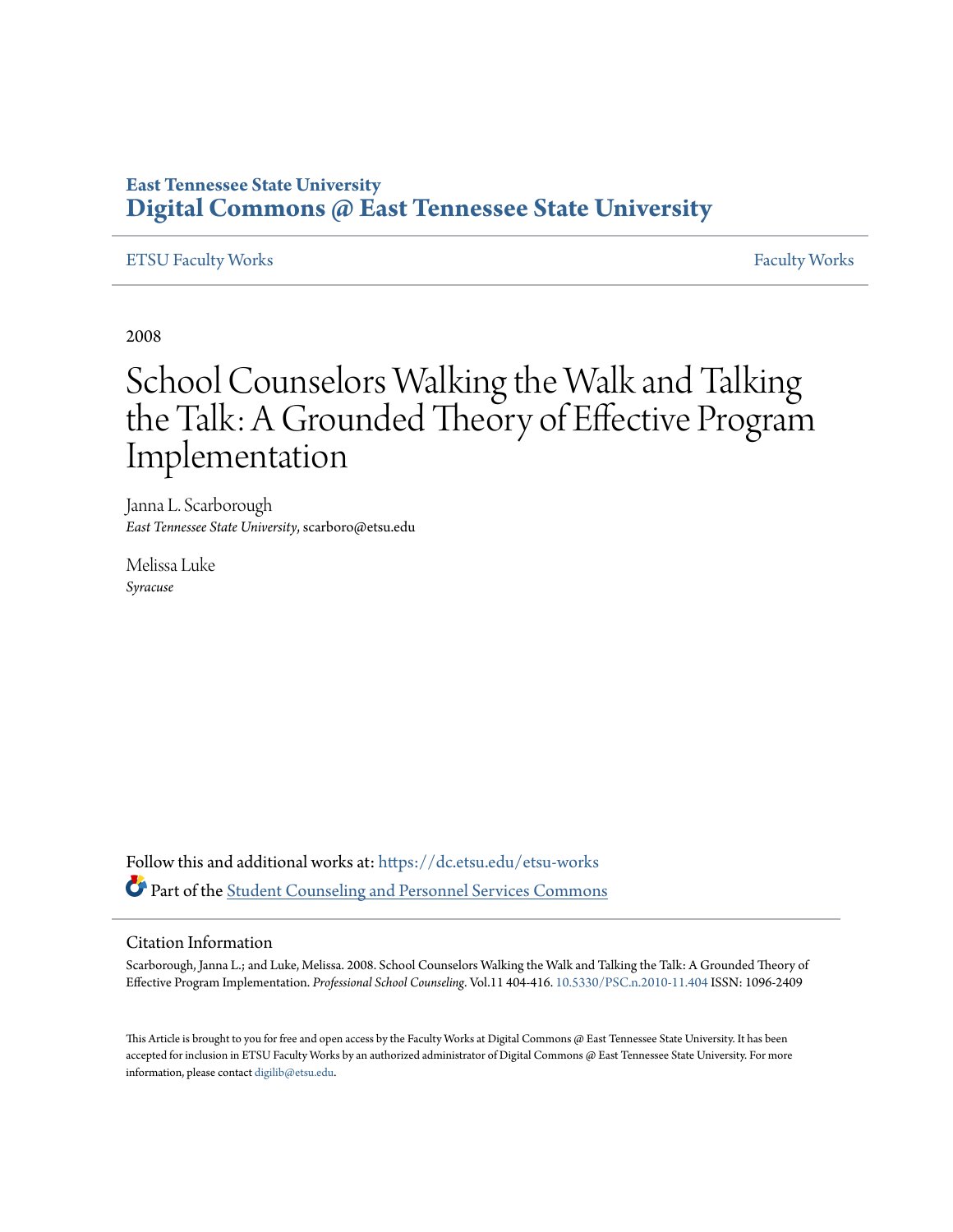### School Counselors Walking the Walk and Talking the Talk: A Grounded Theory of Effective Program Implementation

### **Copyright Statement**

This document was published with permission from the publisher. It was originally published in the *[Professional School Counseling](https://doi.org/10.5330/PSC.n.2010-11.404)*.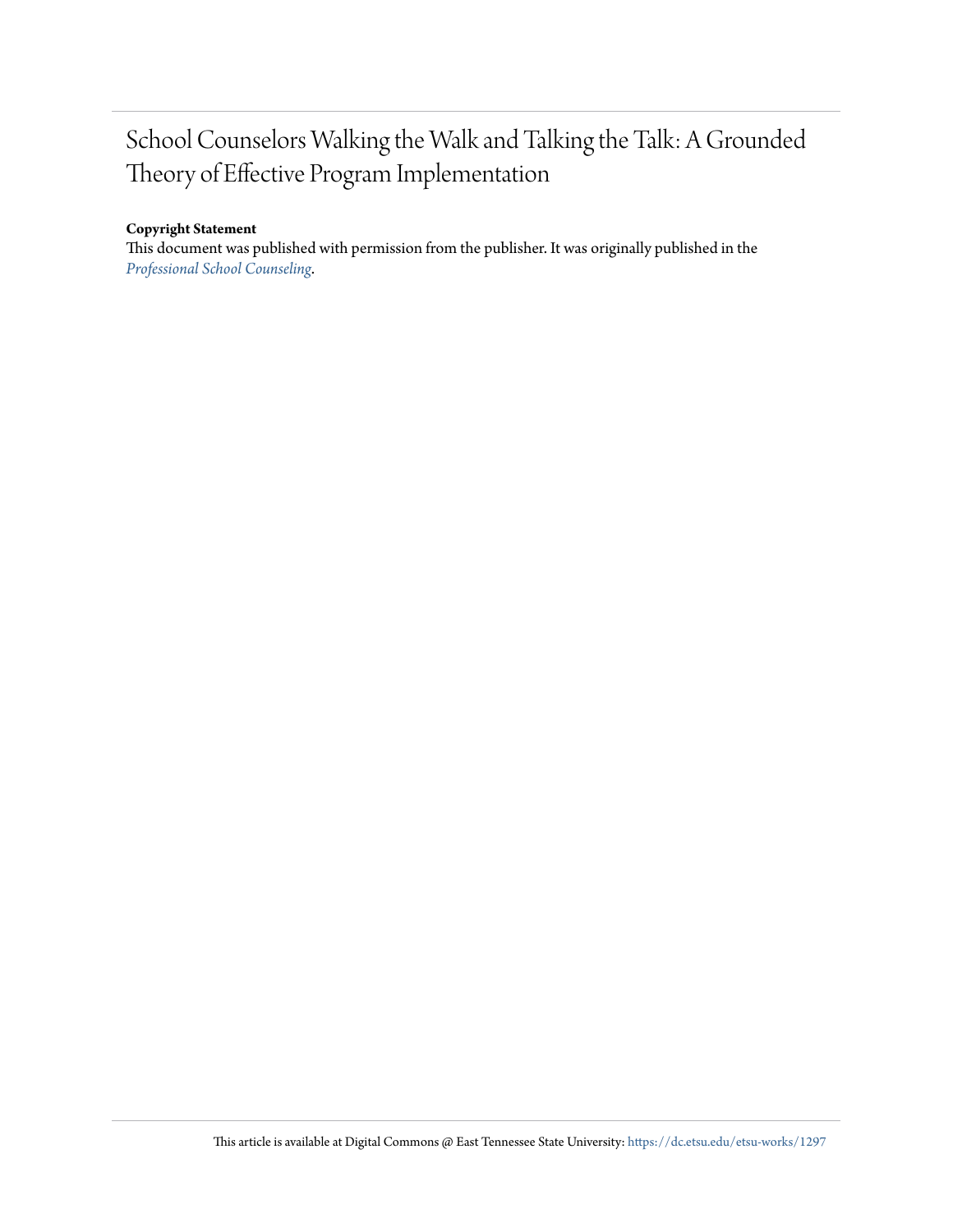Janna L. Scarborough,

Ph.D., *is an associate professor at East Tennessee State University, Johnson City. E-mail: scarboro@etsu.edu* Melissa Luke, Ph.D., *is an assistant professor at Syracuse University, Syracuse, NY.*

# School Counselors Walking the Walk and Talking the Talk: A Grounded Theory of Effective Program Implementation

*Comprehensive, developmental school counseling programming has been associated with numerous benefits for students and is considered current best practice. A qualitative, grounded theory study was conducted to investigate eight professional school counselors employed across grade level, geographic setting, and region within the United States. This article presents this research and the emergent model for successful comprehensive, developmental school counseling program implementation. Implications for school counselor education and practice, as well as future research, are discussed.*

S tudies that examine the practice of school counselors who are implementing comprehensive school counseling programs are absent from school counseling literature (American School Counselor Association [ASCA], 2004; Fitch & Marshall, 2004; Littrell & Peterson, 2005; Sink & Yillik-Downer, 2001). Norm Gysbers, considered an architect of the school counseling profession (ASCA, 2005a), wrote the following:

My vision for guidance and counseling is for every school district in the United States to have a fully implemented comprehensive guidance and counseling program, serving all students and their parents and staffed by active, involved school counselors working closely with parents, teachers, administrators, and community members. (Gysbers, 2001, p. 103)

Since the 1970s, the vision for the school counseling profession has been to develop and implement comprehensive, developmental school counseling programs (CDSCPs) in every school (Green & Keys, 2001; Gysbers, 2001). This emphasis developed in response to concerns that school counselors were seen as ancillary, expendable service providers. The roles of school counselors were left to be determined by school administrators and were limited to responding to crises and engaging in minor administrative procedures (Gysbers) that served a small

number of students. In contrast, when school counseling practice is conceptualized and implemented as a program, it places school counselors in the center of education and makes it possible for them to be active, involved, integral, and transformative (Gysbers). Lapan, Gysbers, and Petroski (2003) noted, "Comprehensive guidance and counseling programs have provided school counselors K–12 with the organizational structure to focus efforts, organize work schedules, and allocate time necessary for implementing proactive school counseling activities and services that promote critical aspects of student development" (p. 196).

In the 1980s, CDSCP models were established and refined as a means to guide the practice of school counselors in their quest to turn vision into action and serve all students in a systematic and integrated way (Gysbers & Henderson, 2000). Recently, ASCA articulated the National Standards for School Counseling Programs (Campbell & Dahir, 1997) and the ASCA National Model® (ASCA, 2005b), thus establishing a set of developmental student competencies and a common framework for developing, implementing, and evaluating a CDSCP.

The CDSCP is now regarded as an effective means to deliver services to all students (Burnham & Jackson, 2000; Green & Keys, 2001; Gysbers & Henderson, 2000; Hughey, 2001; Lapan et al., 2003). Research findings indicate that more fully implemented CDSCPs have positive effects on overall student development, including academic, career, and emotional development, academic achievement, as well as school climate (Fitch & Marshall, 2004; Lapan, Gysbers, & Sun, 1997; Nelson, Gardner, & Fox, 1998; Sink & Stroh, 2003). In addition, a range of activities and interventions conducted by school counselors have been linked to positive changes for students in several areas including academic performance, school attendance, classroom behavior, and self-esteem (Whiston, 2007).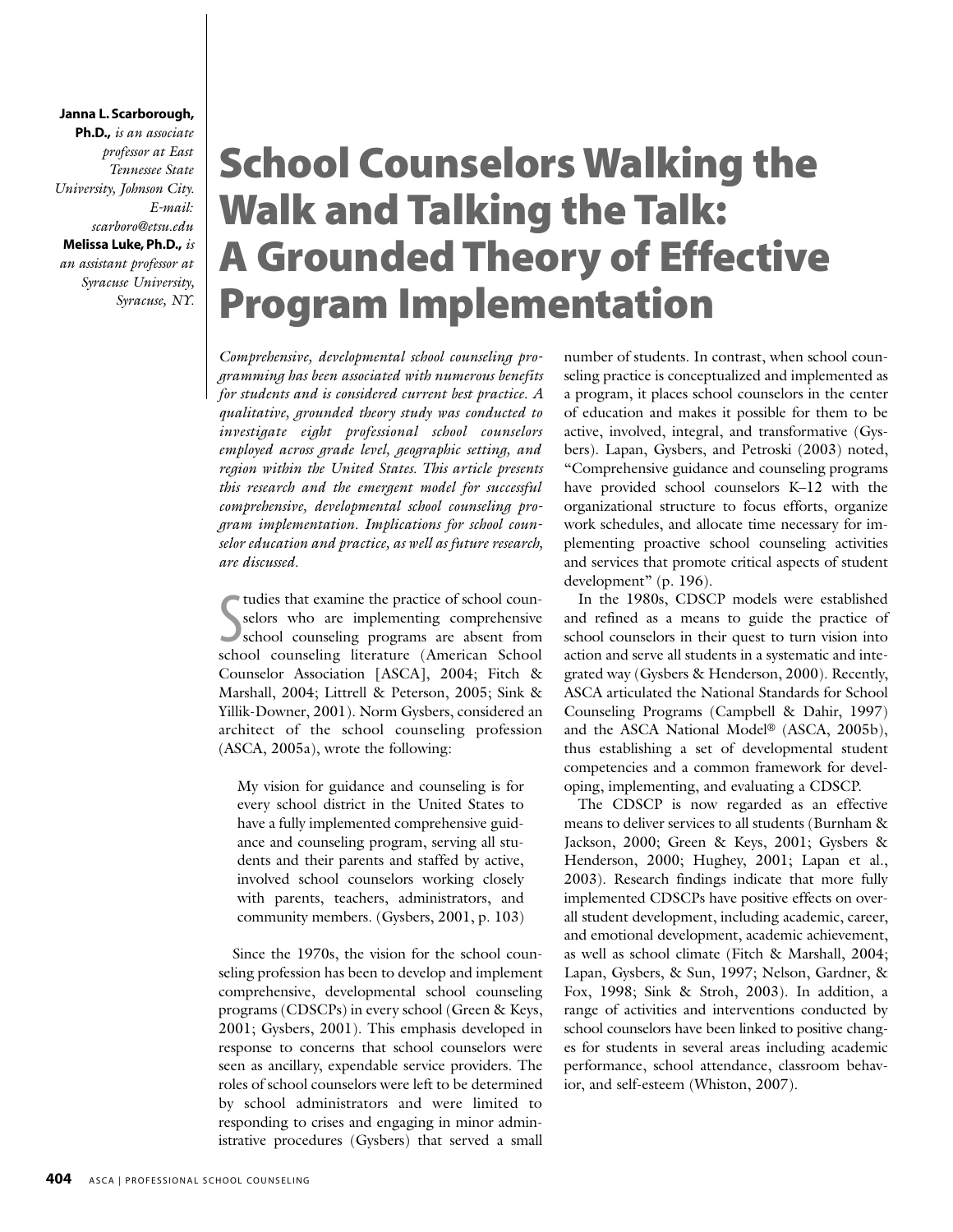### SCHOOL COUNSELOR IMPLEMENTATION OF PROGRAMS

Despite the establishment of CDSCP models, there remains wide variation in school counselor practice. There continues to be a lack of fully, or even partially, implemented CDSCPs in schools (Baker, 2001; Green & Keys, 2001; Paisley & McMahon, 2001). Research has continually found that school counselors are not spending their time as they would prefer (Mustaine, Pappalardo, & Wyrick, 1996; Scarborough, 2005), and much of what they do is not reflective of what is currently advocated as best practice (Burnham & Jackson, 2000; Foster, Young, & Hermann, 2005; Scarborough). The vision has yet to be realized.

In an attempt to resolve this discrepancy between the actual practice of school counselors and best practice, researchers have begun to examine potential structural (e.g., training, caseload), personal (e.g., self-efficacy, experience), and organizational variables (e.g., school climate, perceived support from administration and colleagues) related to school counselor practice (Brott & Myers, 1999; Lehr & Sumarah, 2002; Mustaine et al., 1996; Scarborough & Culbreth, in press). Sink and Yillik-Downer (2001) conducted an exploratory study to investigate school counselors' views of CDSCP implementation and found that the more that school counselors value CDSCPs, the higher the level of their CDSCP involvement. Littrell and Peterson (2005) took a different approach in investigating the work of school counselors by conducting an indepth, ethnographic case study of an exemplary school counselor. Through this intensive investigation, the authors developed a model of a school counselor that was rooted in the thoughts and actions of a school counselor engaged in effective practice. Characteristics identified as part of this model included, but were not limited to, an awareness of self, context, school culture, change processes, and CDSCP components and their interaction.

Research findings suggest that it is the blending of structural and system influences with personal characteristics of the school counselor that impacts how an individual may carry out his or her role as a school counselor (Brott & Myers, 1999; Littrell & Peterson, 2005; Scarborough & Culbreth, in press). It is recognized that school counselors work within a system and are impacted by a variety of influences, such as stakeholders, policies, and climate (Brott & Myers; Paisley & McMahon, 2001). However, the individual school counselor must work within the system, manage the influences, struggle with priorities, and make decisions about what to do and how to intervene. Although the CDSCP extends beyond the school counselor as it is integrated within the

total educational system, the school counselor is expected to be the leader of the program (Baker, 2001; Dollarhide, 2003; Gysbers & Henderson, 2000; Paisley & McMahon).

The purpose of this study was to explore the personal perspectives of school counselors having success in implementing a CDSCP. The intent was to better understand the personal beliefs, characteristics, competencies, and processes of school counselors engaging in CDSCP implementation. To achieve a deep (rather than broad) understanding of the experiences and perspectives of the participants, the researchers used a grounded theory qualitative design for this study (Fassinger, 2005; Glaser & Strauss, 1992; Strauss & Corbin, 1998).

### METHOD

### Participants

Participants were 8 professional school counselors identified as implementing CDSCPs. Participants included 6 female and 2 male professional school counselors, all self-identifying as European American, with ages ranging from 27 to 52 years. Five school counselors were employed in a single Southeastern state, 2 school counselors in differing Northeastern states, and 1 school counselor in a Midwestern state. All participants held a master's degree in school counseling and were employed in public schools. One participant worked in the elementary school setting, 3 in the intermediate/middle school setting, and 4 in the high school setting. In addition to employment as a high school counselor, one participant also served as the K–12 director of guidance. Participants' caseloads ranged from 175 to 410 students. The participants' professional school counseling experience ranged from 4 to 13 years. Six participants indicated that they had previous employment experience in a school setting including substitute and ongoing teaching experience. All participants were certified/licensed school counselors in their respective states, 6 identified as being a National Certified Counselor, 4 reported current national certification as a school counselor, and 4 held state licensure as a professional counselor (e.g., LPC, LMHC). Furthermore, all the school counselor participants were active members of both national and state counseling organizations (e.g., ASCA, American Counseling Association).

### Sampling and Data Collection Procedures

Theoretical sampling was employed in order to identify participants who met the criteria under study and could provide information-rich cases (Glaser & Strauss, 1967; Miles & Huberman, 1994). Professional school counselors who were attempting to implement a CDSCP, and having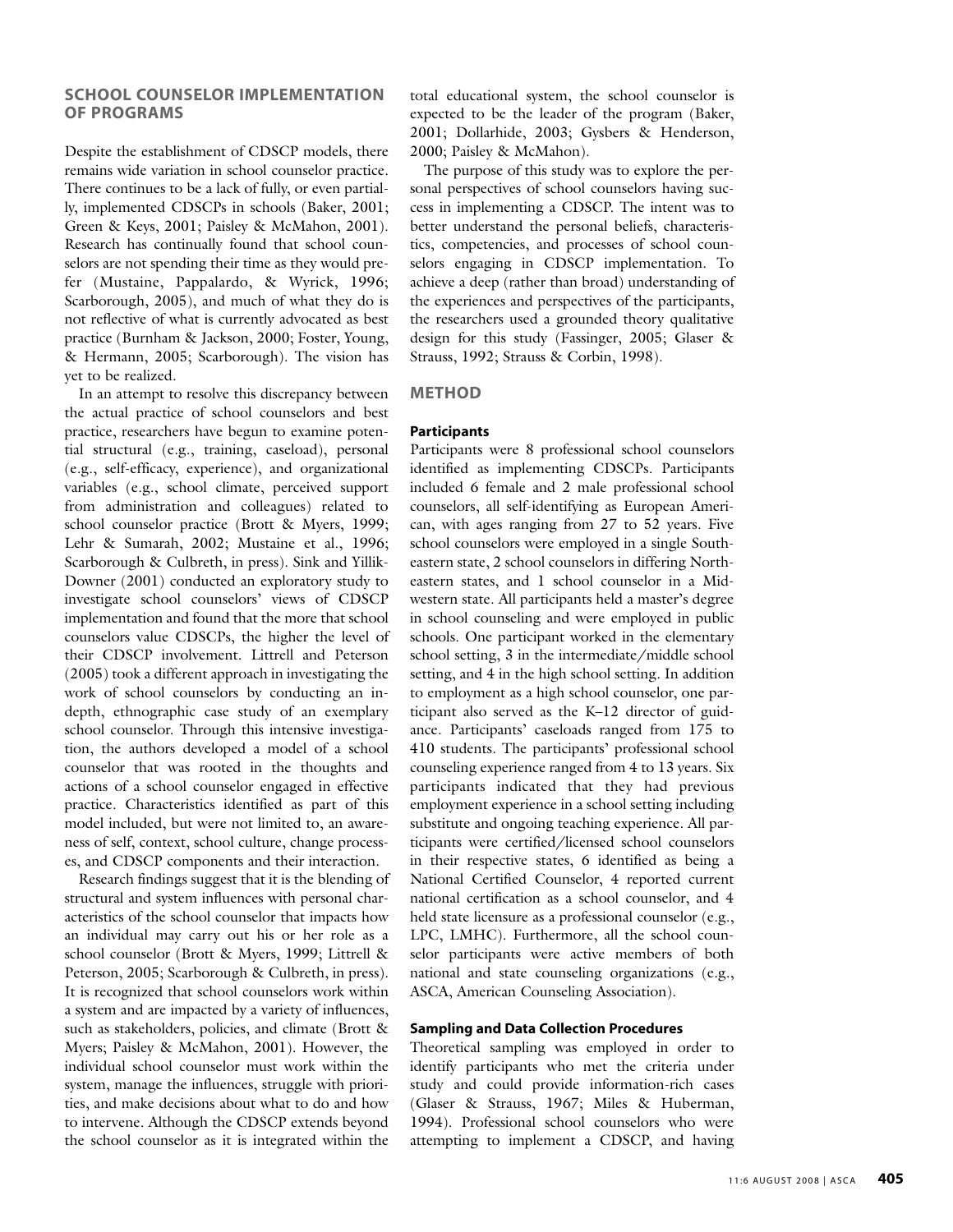some success in it, were the target participants for this study. Because the number of years of experience as a school counselor has been linked to more fully implemented school counseling programs (Scarborough & Culbreth, in press; Sink & Yillik-Downer, 2001), potential participants had to have a minimum of 3 years of school counseling experience.

Potential participants for this study were recruited through a two-stage process. Because counselor educators have a long history of being considered experts in evaluation of counseling practice for research purposes (Eriksen & McAuliffe, 2003, 2006), stage 1 consisted of identifying school counselor educators to nominate professional school counselors that they knew to be involved in CDSCP implementation. In an effort to enhance uniformity in participant identification, counselor educators who were known to be versed in the theory, practices, and training associated with the implementation of a CDSCP were selected to identify potential participants.

Eight counselor educators from across the United States were selected and met the following criteria: (a) They taught in a school counseling master's preparation program that was either accredited by the Council for the Accreditation of Counseling and Related Educational Programs (CACREP, 2001) or recognized by the Education Trust Transforming School Counselors Initiative (Education Trust, 2007); (b) they engaged in professional service and/or research related to school counseling practice; and (c) they were actively involved in ASCA and related professional organizations. Four school counselor educators agreed to assist in identifying potential participants for this study.

In stage 2, the researchers sent a packet to the school counselor educators that included a cover letter describing the criteria for nomination of potential participants and an informed consent letter that explained the study and invited the professional school counselor to participate in the study. The school counselor educators sent the research packet to the professional school counselors that they identified. All school counselors nominated as potential participants voluntarily agreed to participate in this study by returning the signed informed consent. Once the consent and contact information were received, the researchers communicated with participants by e-mail and phone to schedule the research interviews. During the audiotaped interview, participants selected pseudonyms and are referred to by this fictitious name to ensure confidentiality.

#### Instruments

A brief demographic questionnaire was designed to obtain participant background information. Questions included race/ethnicity, age, gender, geographic region, school counseling experience, school level at which employed, caseload, counseling coworkers at site, previous experience in a school, certification and licensure, and professional organization involvement. Participants took 5–10 minutes at the end of the interview to complete these questions.

A semi-structured interview guide was developed that incorporated the areas of study (Patton, 1990). These included training, philosophy of participants' role as a school counselor, qualities or characteristics important to be effective school counselors, steps of program implementation, beliefs or values related to being a school counselor, and systemic concerns. At the opening of each interview, participants were queried: "You have been identified as someone who is implementing a comprehensive, developmental school counseling program. What does that mean to you?" In their own words, participants defined their experience and were encouraged to share their perceptions, perspectives, and individual understandings (Glaser & Strauss, 1967). As the study progressed, the interview questions were refined and became more focused on the critical dimensions emerging across interviews (Charmaz, 2000; Glaser & Strauss). Flexibility was given for participants to tell their story, with researchers following up and exploring the individually expressed material.

### Interviewers/Investigators

This study grew out of a discussion between the authors regarding the absence of a strengths-based perspective within the empirical literature of school counseling program implementation. The primary author is employed as a counselor educator specializing in school counselor education and holds a master's degree in school counseling from a CACREPaccredited program and a doctoral degree in counselor education. She is a certified school counselor and former school counselor, with experience in implementing a CDSCP at the elementary and middle school levels. At the time of the study, the second author was a doctoral student in counselor education and working as a teacher and counselor in alternative education. She held a master's degree in counseling services from a non-CACREP-accredited program. She has had no traditional school counseling experience, nor has she been directly involved in CDSCP implementation, beyond her master's degree internship placement.

### Data Analysis

As opposed to a set of specific techniques, the development of this grounded theory was composed of a nonsequential series of seven analytic strategies, including but not exclusive to (a) purposeful immersion in the literature, (b) theoretical sampling, (c) established data collection protocol, (d) simultaneous data collection and analysis, (e) coding and con-

## vision for the school counseling profession has been to develop and implement comprehensive, developmental school counseling programs in every school.

Since the 1970s, the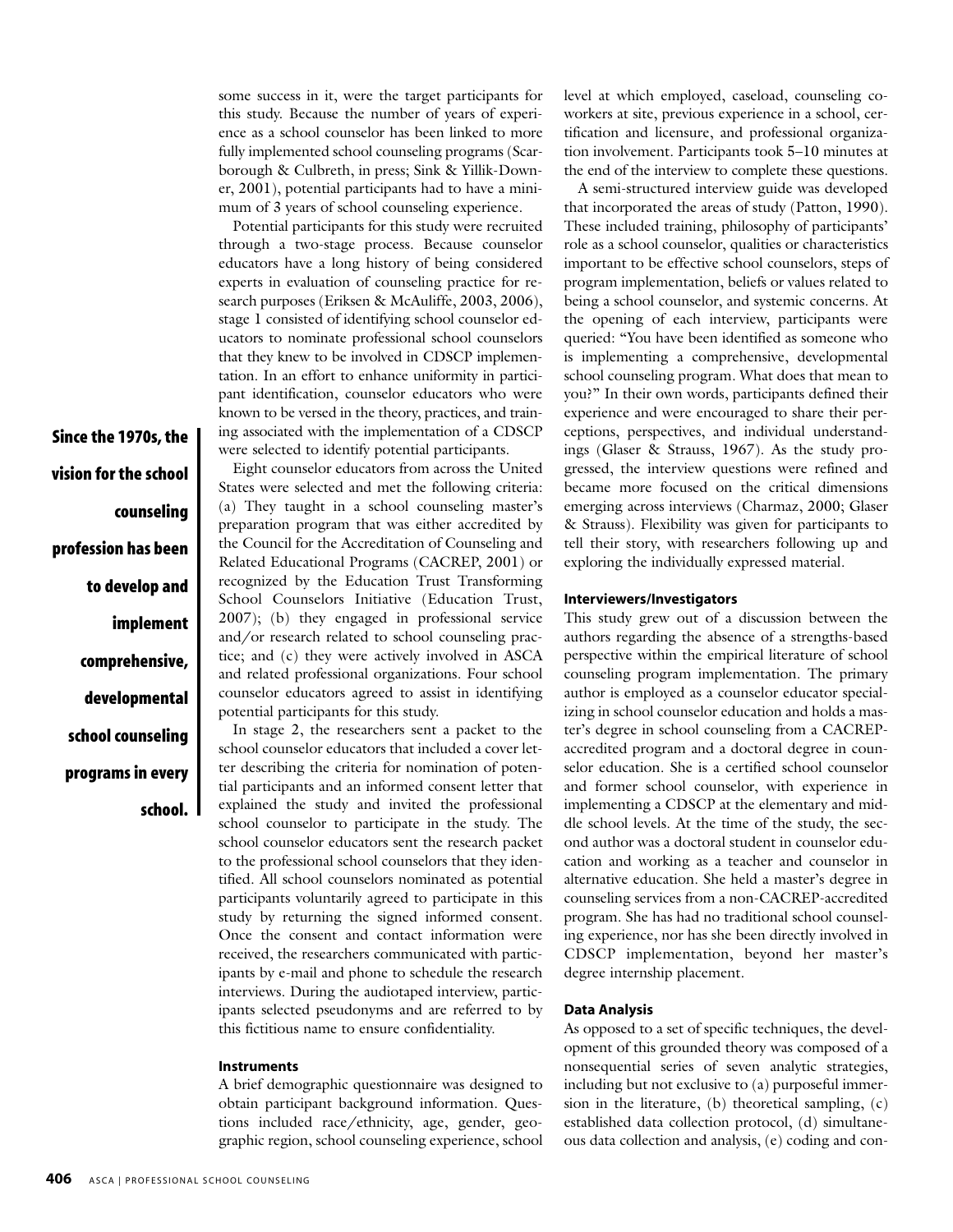stant comparative analysis, (f) establishing trustworthiness, and (g) integration of emergent theory (Charmaz, 2000; Glaser & Strauss, 1967, 1992; Strauss & Corbin, 1998). Throughout the research process, there was an ongoing development and refinement of the emerging grounded theory.

**Simultaneous data collection and analysis.** Data collection occurred through telephone interviews, over a 13-month period. Each interview was audiotaped and transcribed in its entirety. The duration of the interviews ranged between 45 and 90 minutes. Once the interviews were transcribed verbatim, they were sent to participants to be checked for accuracy and participants were invited to clarify or supplement any of their responses. Because grounded theory endorses that data analyses occur simultaneously with data collection, interviews continued until saturation occurred (Bogdan & Biklen, 1998).

**Coding and constant comparative analysis.** We shared responsibility for conducting and transcribing the interviews and were both involved in all aspects of data coding and analysis. We separately opencoded the first two transcripts and. after comparison, discussed the discrepancies. Next, we established a general coding protocol, and then identified participant statements that could be incorporated into future questions for upcoming participants.

The constant comparative method of data analysis was employed throughout the coding processes, such that each subsequent interview was coded with the previous interviews and emergent theory in mind (Glaser & Strauss, 1967, 1992; Lincoln & Guba, 1985; Miles & Huberman, 1994). Axial coding was used, categorizing data from all transcripts by similar ideas, repeated words, or recurring themes. In addition to attaching a label to each code category, we listed the properties defining each category and provided illustrations from the data that manifested the definition or properties (Glaser & Strauss, 1967).

Before we proceeded to the final coding, peer debriefers reviewed selected examples of the categories and provided feedback on a draft of the graphic representation of the emerging theory. We discussed the debriefers' commentary until consensus was reached about how to continue reexamining the data.

**Trustworthiness.** The trustworthiness of qualitative research is predicated on establishing the credibility, transferability, dependability, and confirmability of the data (Lincoln & Guba, 1985). Triangulation, peer debriefing, and member checks were all utilized to enhance the credibility and transferability of the findings. Throughout the data collection and analysis processes, we looked for negative cases not fitting the current definitions, in efforts to ensure the accuracy of the findings

(Bogdan & Biklen, 1998; Bowers, 1990). We also utilized peer debriefers to reduce the likelihood of error (Bogdan & Biklen). As a two-person research team, each of us purposefully maintained different degrees of familiarity with the related literature and wrote independent field notes and memos throughout the project. An audit trail, including note taking and memo writing, was maintained.

**Integration of emergent theory.** Once saturation was obtained and the emergent theory was articulated, we distributed the narrative explanation and a graphic representation of the theory to all participants for a second member check (Lincoln & Guba, 1985; Patton, 1990). Next, a second peer debriefing was conducted to elicit reaction to the emergent theory (Strauss & Corbin, 1998).

### RESULTS

The present study resulted in an emergent theoretical model for understanding the personal and systemic conditions, contexts, and actions related to the implementation of a comprehensive, developmental school counseling program by professional school counselors. According to Strauss and Corbin (1998), in grounded theory the phenomenon embodies the central idea or happening of the study. *Casual conditions* represent the events that lead to the *phenomenon,* while *context* and *intervening conditions* refer to the properties that impact the *action* strategies that are taken to carry out and manage the phenomenon (Strauss & Corbin). The action strategies subsequently result in *consequences.* The following sections describe the major components of the grounded theoretical model using direct quotes from participants. The model is represented in Figure 1.

### Causal Conditions

Several causal conditions emerged from the data (see Figure 1). Participants discussed personal and professional influences on their work to implement a CDSCP, including the motivation to help children and adolescents, personal abilities and characteristics, school counselor training/education, familiarity with CDSCP models, professional role models, and professional experience. All participants spoke not only of their desire to work with children, but also of their commitment to "serve," "help," and "encourage" the students.

Participants discussed characteristics important for being a successful school counselor. These included "people skills," counseling, writing, communication, and organization skills. Another theme reflected skills in working within a system. One participant, Bob, summarized these in saying,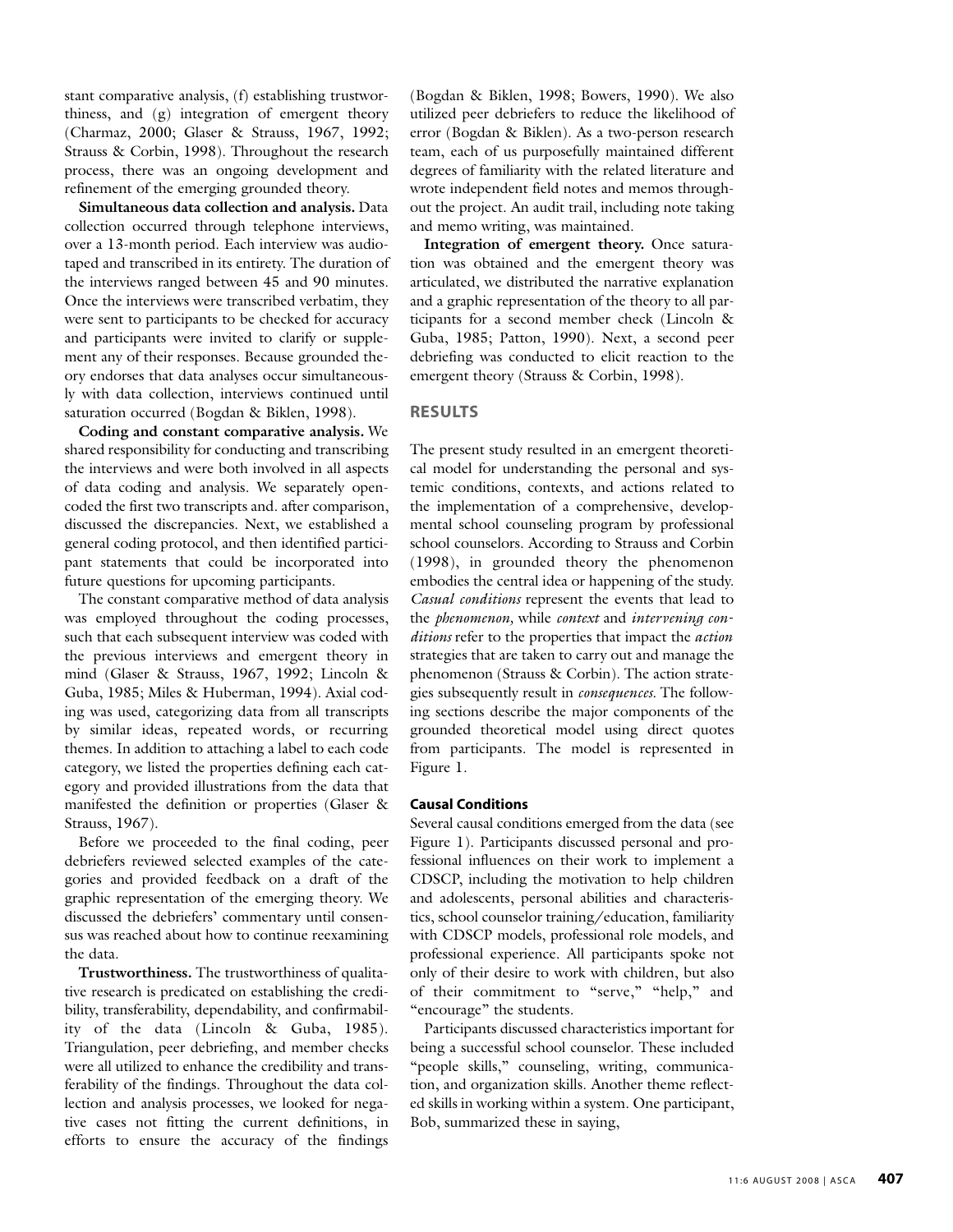

**Figure 1. Emergent model of school counselor implementation of a comprehensive, developmental school counseling program.**

You need to be the leader. You need to be someone with vision. You need to be willing to be flexible and change with the times. And you need to be willing to be the advocate. … I think you need to be a collaborator; you need to get all your other constituencies to buy into what you're trying to do.

Six of 8 participants were trained in the implementation of a CDSCP within their graduate education and the remaining 2 participants emphasized the significance of postgraduate professional development (i.e., ASCA conference) on their understanding of the implementation of a CDSCP. Each participant highlighted ongoing peer consultation and a professional support network (labeled as *pro-*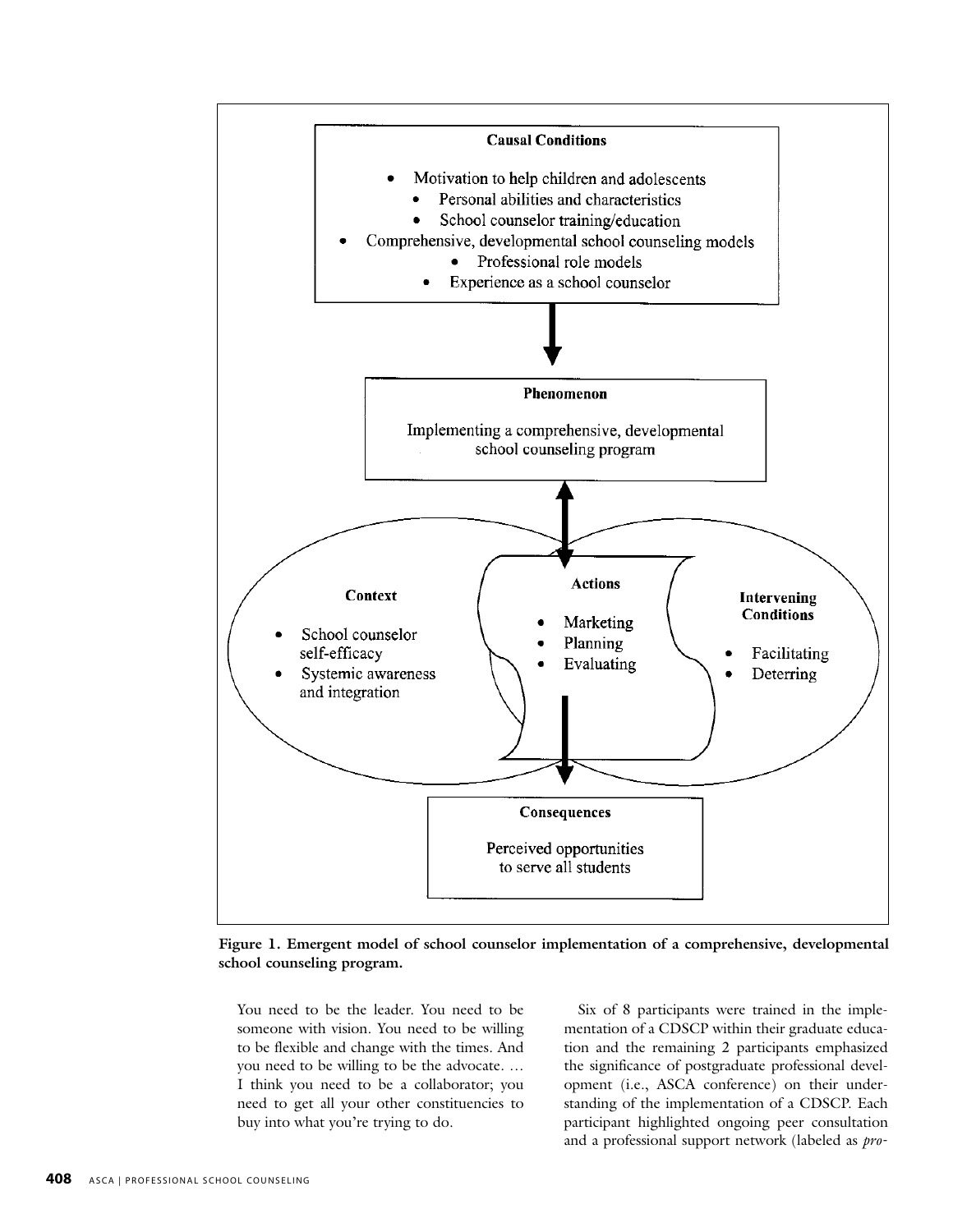*fessional role models*) in providing examples for successful program implementation as well as support. Like others, Heather connected this support network to "keeping you energized to continuing doing what you're doing."

Participants also noted that their actual experiences implementing a program reinforced their continued efforts. Leigh described these evolving experiences:

The difference with me now with some experience is a little more belief that it [CDSCP] could really happen. There's a belief when you're just praying [that it will work] and then there's a belief when you've seen it before. I've been part of making it happen.

Heather linked these conditions to her work of implementing a CDSCP:

I guess my training at the graduate level they were always talking about the comprehensive program and we were doing some practice in those areas, you know, creating plans, but most of my experience really came from on the job. This is a new high school and I started as one of the original counselors. … One of my colleagues had 1 year experience, and the other one was much more experienced. We borrowed ideas from other schools, and from what we had done in our graduate work, and sort of put it all together and said, "OK, now what do we want to do, and what makes sense for our school and our community?"

### Phenomenon: Implementing a CDSCP

All participants in this study were selected because they were identified as professional school counselors who were having success in implementing a CDSCP. The participants discussed the influences on their decisions to implement the program (causal conditions), the actions and strategies they employed to do so (actions), and the conditions that impacted the actions they undertook to be successful (context and intervening conditions). All participants expressed the importance of implementing a CDSCP. Heather described her conceptualization of a CDSCP in saying,

So we're trying to figure out how to build the program so it really is comprehensive K–12. … I guess it means sort of taking in the bigger picture of all the pieces that are involved in setting up a program and then looking at it down to the details of what do students need to be able to do, [and then] what do the counselors need to do … building the whole thing comprehensively.

Kathy also described how she has come to see a CDSCP:

I've come to understand it more and more as being a manager of a program versus just being a "counselor" who works in a school. I guess at the beginning I would think, "Oh, I'm a school counselor, I'm going to counsel. I'm going to do group counseling and individual counseling." But as I really got into things, it is managing, whether it is connecting [students with] tutoring programs or organizing a parent night, organizing clubs at school, like anti-bullying groups, peer mediators, and things like that are all part of our school counseling program.

Participants also described the intervention components of their program including individual and group counseling, classroom guidance, coordination of special programs (e.g., career day, testing, special education teams), consultation, and advisement. Liz stated that she does

classroom guidance once a month in every class, five groups on a weekly basis, and see probably six to seven kids for individual counseling every week. Then a monthly student assessment team … a lot of meetings with parents and teachers … and also now coordinate a couple of school-wide programs.

### Context of Implementing a CDSCP

Context, in grounded theory, represents properties or conditions within which the action strategies were taken to manage and carry out the phenomenon (Strauss & Corbin, 1998). School counselor selfefficacy and systemic awareness and integration emerged as the contextual dimensions of professional school counselors implementing CDSCPs.

**School counselor self-efficacy.** *School counselor self-efficacy* refers to the beliefs the participants had that implementation of a CDSCP would lead to desired outcomes and that they were capable of implementing a CDSCP. Anna's statement, "We know that the CDSCP is the best way to meet the needs of all students in the school," reflected the pervasive belief across participants in the outcomes of the implementation of a CDSCP. Spartan realized that the CDSCP matched his vision for working with all students and addressing all developmental domains (academic, career, and personal/social). He said, "Trying to work with all students, with different levels of students and to reach out to everybody, that made sense with a counseling program." He went on to say, "Now we work with all students in all domains." Others discussed the importance in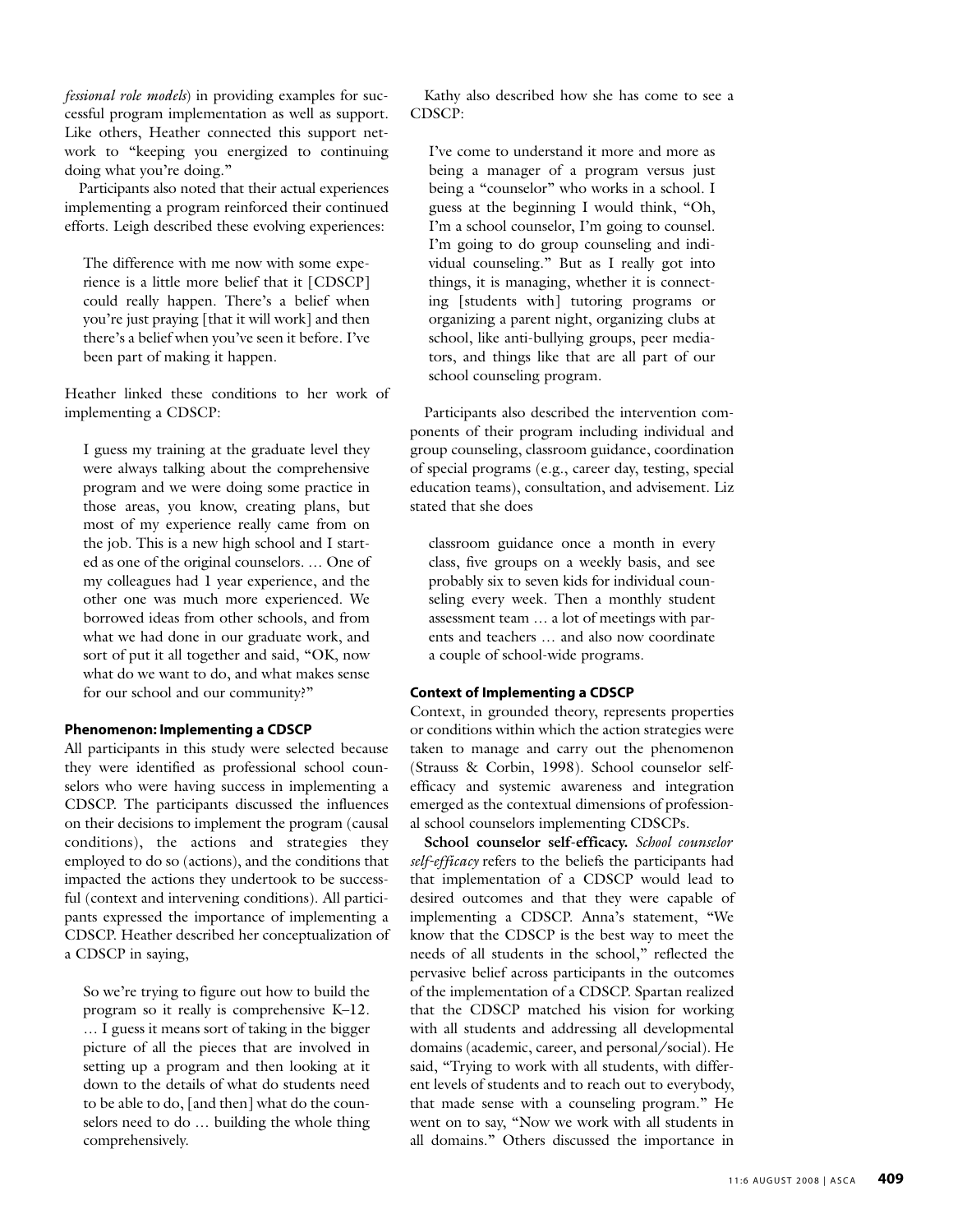"believing" to being able to continue to implement a program. Liz stated, "I think you have to believe in what you're advocating for."

In addition to their beliefs that implementing a CDSCP led to desired outcomes, participants' statements reflected their beliefs in their abilities to do what was necessary to implement a CDSCP. Liz noted that "this can work. Just have to figure out how to make it work." Spartan commented that he "never thought this was something that we couldn't do. I suppose it's only limited by what we ourselves believed we couldn't do."

**Systemic awareness and integration.** *Systemic awareness and integration* reflects participant beliefs and attitudes around working within a system (i.e., the school). Participants spoke about the need for their programs to be integrated within their respective schools. Illustrating this, Heather said, "OK, now what do we want to do and what makes sense for our school and our community?" All participants spoke about the need to advocate for themselves and their program, connect with others in the system, and build support around their professional role and the program that they were seeking to implement. They also spoke about how they positioned themselves and their program within the school. The participants believed that their ability to best serve students (through the implementation of a CDSCP) was ultimately tied to the acceptance of themselves and the program within the school. Bob said, "You need to get all your other constituencies to buy into what you're trying to do." Beth stated,

I think my kids that I serve are my numberone client. However, if I neglect the parents or the families of those kids or if I neglect the teachers of those kids or the administration of the school, they all affect how successful the kids are going to be.

All participants spoke about the need to become an active part of the system. They used words such as *insert, infuse*, and *bridge* to describe the "positioning" processes. Heather described this process:

Some of it was figuring out where we needed to be involved as school counselors, whether it was advocating for ourselves professionally or advocating for students, and making sure we were in those spaces and places and getting ourselves out there.

### Intervening Conditions

In addition to contexts, intervening conditions are broad structural conditions that impact action strategies (Strauss & Corbin, 1998). The intervening conditions were those conditions within the school that both deterred and facilitated the implementation of a CDSCP. Participants discussed a relatively equal number of facilitating and deterring conditions.

Deterring conditions included the school's history of not having a CDSCP, lack of administrative support, differing stakeholder visions, obstructive colleagues, multiple demands, and non-CDSCP school counselor duties. Anna noted that "we all inherited whatever everyone's expectations were from the previous generations of school counselors at my school, and there are a lot of expectations that are not developmental school counseling expectations." In identifying other challenges to CDSCP implementation, Bob said that his "list of things to do is far longer than whatever gets done." More explicitly, Kathy objected to "being put in charge of testing. I don't like being put in the position as, I kind of feel like I'm the teachers' boss." Liz reacted to administrative tasks that interfered with addressing student needs: "There's a lot of time I feel is wasted. … I've got kids lined up to see me, I've got referrals out the wazoo, and I'm in here pushing paperwork."

Of note is that the same types of conditions when present in a negative form became facilitating conditions when present in a positive form (e.g., school's history of having a CDSCP, administrative support, shared stakeholder visions, collaborative colleagues, lack of multiple demands, and school counselor duties aligned with CDSCP implementation). Liz discussed her program's history in saying that she "really stepped into a program that was already established, that the counselor two counselors ago had set up." Kathy spoke to several facilitating conditions when she noted that her school

did not have a program before I started. I was hired because I had a developmental program before. … I think [if the principal left] I have enough support with the other counselors and with the teachers to continue doing what we now do.

### Actions

Actions are those processes that are devised to carry out or manage the phenomenon within context and under specific conditions (Strauss & Corbin, 1998). There were three overarching actions employed to carry out the implementation of a CDSCP within the contexts of school counselor self-efficacy and systemic thinking and integration and under the facilitating and deterring conditions within the school. These actions included marketing, planning, and evaluating. Though discussed separately for the purposes of clarity, these processes were intertwined and influenced each other.

Despite the establishment of CDSCP models, there remains wide variation in school counselor practice.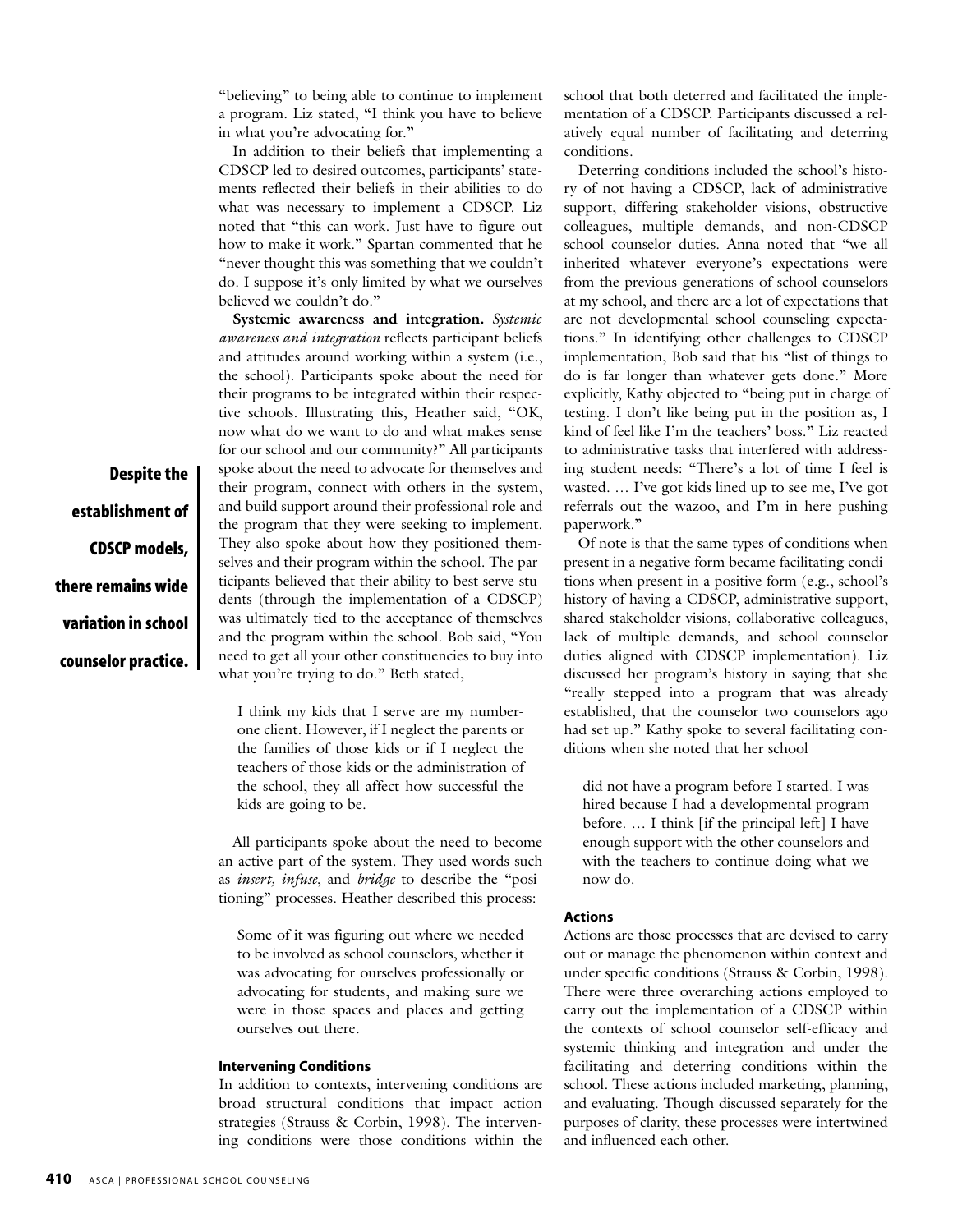**Marketing.** Marketing actions reflect strategies used to gain support within the system. Because this support was not automatic, due to a variety of reasons (see "Intervening Conditions"), the participants needed to convince, help to open minds, or change perceptions regarding their school counseling roles and processes. Bob stated, "People do not really know what you [school counselors] do, so the PR [public relations] is a huge tactic." Spartan noted,

You're still looking at the challenge of changing perceptions of what a school counselor is and their role in the school. So it was a big change as far as getting people to at least think of things differently and looked at differently.

These participants spoke of selling, public relations, and campaigning in the global and specific sense. Beth summarized the global importance of what were determined to be marketing strategies: "I think in everything we do, for us to be able to support the kids, we have to be able to sell." In relation to a specific purpose, Liz mentioned, "And so right now I'm in the process of kind of pitching a campaign for that [implementation of a school-wide character education program] with the staff."

All participants described specific means they used to promote themselves and their program, including developing a counseling department brochure, a newsletter, a Web site, and a "counseling commercial." In addition, participants created opportunities to speak to their faculty during faculty meetings or staff development, and to speak to parents at open house nights. Anna described how she clarified her role with her students: "When they're having a problem with another student, I tell them, 'I can talk with you, we can do mediation, but if you are looking to have some disciplinary action, then you need to talk to the principal.'" Leigh spoke of the link between her connections with her teachers and her access to students: "I really think it's taking a chapter out of the *How to Win Friends and Influence People* book. You kind of have to woo them a little bit." She went on to talk about how she tried to facilitate those connections:

I'm going to give teachers fortune cookies at the beginning of the year that have teacher phrases in them. Not because I think they'll like me better, it has nothing to do with that, but if I can help [teacher motivation] in that way … if I can infuse a few things here and there, I think that helps my referrals. I think it helps build connections.

The essence of the marketing strategies can be sum-

marized by Kathy: "We do different ideas to get the point across about what we do and why we do it and why we do it the way we do it."

**Planning.** Participants described the "big picture" of their vision of a CDSCP as well as how to implement and manage the "details." Spartan indicated that planning provided a "road map and directional piece." Each participant also discussed the importance of what Bob stated, "You've got to figure out where the priority is." Participants described a process of determining priorities that was setting specific but that included considering the most "visible" activities, activities that reached the largest group of students (i.e., classroom guidance, largegroup activities), and those that served the needs of the school as identified by the constituents and through school and intervention data.

The participants also spoke of having plans in order to address details and the "big picture." Beth stated,

I keep a weekly plan of what I'm scheduled to do and I think keeping a weekly, monthly, and as a team we keep a yearly calendar, so it helps us to stay focused on where we're trying to go.

She, like others, also recognized the need for some flexibility in order to address "crisis things that come up, issues that have to be dealt with immediately, such as a student in danger, etc."

An overarching theme reflected in the ongoing process of planning and implementing a CDSCP was, as Bob stated, "a work in progress." He went on to add, "We're headed in the right direction and better than what we were doing 5 years ago."

**Evaluating.** Although the participants engaged in evaluation to varying degrees, all participants spoke about evaluation of services and their CDSCP. For instance, all participants conducted formal and/or informal needs assessments to determine priorities and plan interventions. The use of these data also reflected the reciprocal nature between planning and evaluating activities. Heather illustrated her use of planning and evaluation in saying, "We've been making plans and doing lists and calendars and things. Next fall, we'll do a needs assessment K–12 to figure out what our community wants us to be working on and working toward." Leigh summarized the philosophy behind evaluation and detailed its many forms, saying,

That is different to me than program evaluation. I do program … along with needs assessment. And that helps me evaluate what components are working and what are not. But then I also [evaluate] my classroom guidance All participants expressed the importance of implementing a comprehensive, developmental school counseling program.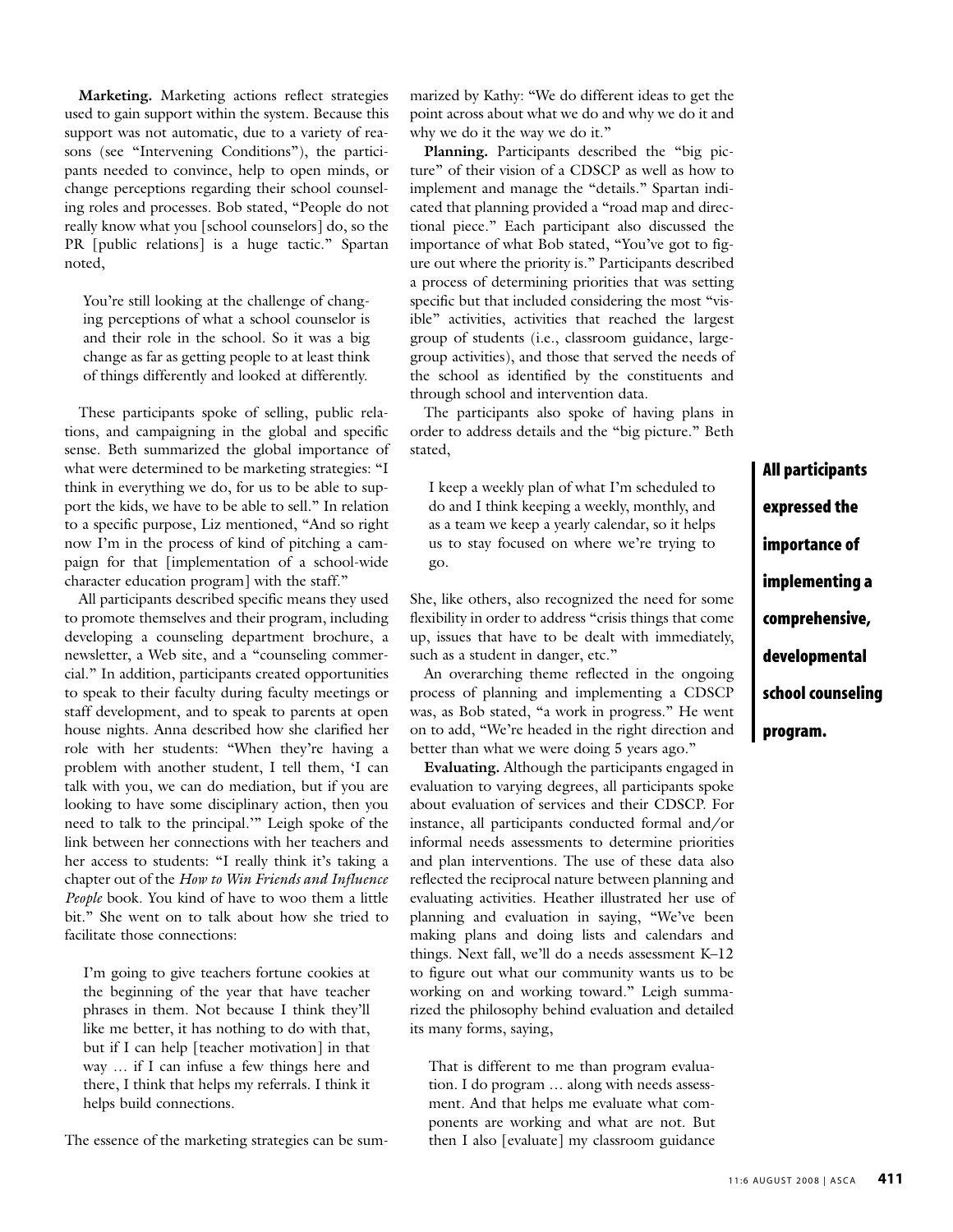and individual counseling, all with evaluation components, to figure out, "Did this work for you?" And then teachers' evaluation, "Did this student improve or not?" and if so, "In what ways?"

The remaining participants had a similar philosophy about evaluation, but they discussed the varying stages of their respective processes. For example, Bob stated, "Evaluation is probably one of our biggest goals that is part of our plan."

**Links among marketing, planning, and evaluating.** There was a reciprocal nature between the actions utilized to implement a CDSCP. For example, a common practice among participants was the formation of program advisory committees, composed of various school stakeholders (i.e., administrators, teachers, parents, students, community members). These committees served multiple purposes of planning and evaluation, as well as marketing. Liz talked about the actions utilized to implement the CDSCP:

The first year was we [co-counselor and myself] pretty much did what was already in place and made few changes. And then we evaluated at the end of the year. … We sent out a survey, teachers got one and parents another and it was helpful to us because we felt we got really positive feedback in every area except two, and there was one thing from the teachers that said they'd like to see more school-wide programs, which was great and fit in with where we wanted to go. … This year we're trying to select where we want to go and setting up new programs and dropping things that we think are not working.

### **Consequences**

Strauss and Corbin (1998) referred to consequences as the outcomes or results of the actions taken for carrying out the phenomenon under a specific set of perceived conditions. The combined set of actions resulted in an overall consequence stated as the perceived opportunities to serve all students. This consequence was reflected in positive terms by both Anna, "We know that CDSCP is the best way to meet the needs of all students in the school," and Spartan, "Now we work with all students in all domains." Additionally, Leigh succinctly stated, "I'd like to make the school a place where all kids can learn and all kids want to learn and that it is a safe place for them."

Another finding emerged. All participants noted that should all of their actions toward implementation of a CDSCP ultimately fail and therefore they perceived they would not have opportunities to implement plans and processes to serve all students, they would leave that system rather than compromise what they believed to be in the best interest of students. Leigh emphasized this point: "I'll be honest with you, I would be very unhappy and dissatisfied to continue working in a job that wasn't making the changes and differences that I know can be made." Participants linked the hypothetical inability to implement the program to insurmountable deterring conditions (e.g., lack of administrative support, obstructive colleagues). Beth stated, "I just don't think I'd want to be a counselor in a school that was bogged down with copying records. … I've seen it happen, so it would be really hard for me not to be able to do my job." Liz spoke about two experiences she had where she was prevented from implementing a CDSCP that could effectively strive to meet the needs of all students and therefore she left each of those schools.

### DISCUSSION AND IMPLICATIONS

The participants described an intentional, active, and reciprocal process in which they tailored the CDSCP and its implementation to meet the specific needs of the students, the school, and the community in which it was delivered. This finding echoed the evolving and ongoing process of CDSCP implementation described by Lewis and Borunda (2006), in which professional school counselors were continually developing and implementing both proactive and responsive services to serve students.

Lewis and Borunda (2006) also asserted that school counseling program implementation is more about the vision and personhood of the school counselor rather than simply one's role and functions. The findings of this study indicated that participants were committed to serving children and adolescents within their schools. They discussed how they were impacted by their training, professional development, and professional experiences. In turn, they internalized a professional role that focused on the implementation of a program rather than the provision of services and were committed to engaging in practice that had the greatest likelihood of meeting the needs of all students.

The participants in this study were aware of the importance of understanding the system in which they worked (i.e., the school) and placed importance on addressing its particular needs (system awareness and integration). This awareness has been addressed throughout school counseling literature and has received increased attention in recent years. Napierkowski and Parsons (1995) described the importance of understanding the culture and values of a school. Colbert, Vernon-Jones, and Pransky (2006) described a framework through which the

All participants described specific means they used to promote themselves and their program, including developing a

counseling

department

brochure, a

newsletter, a Web

site, and a

"counseling

commercial."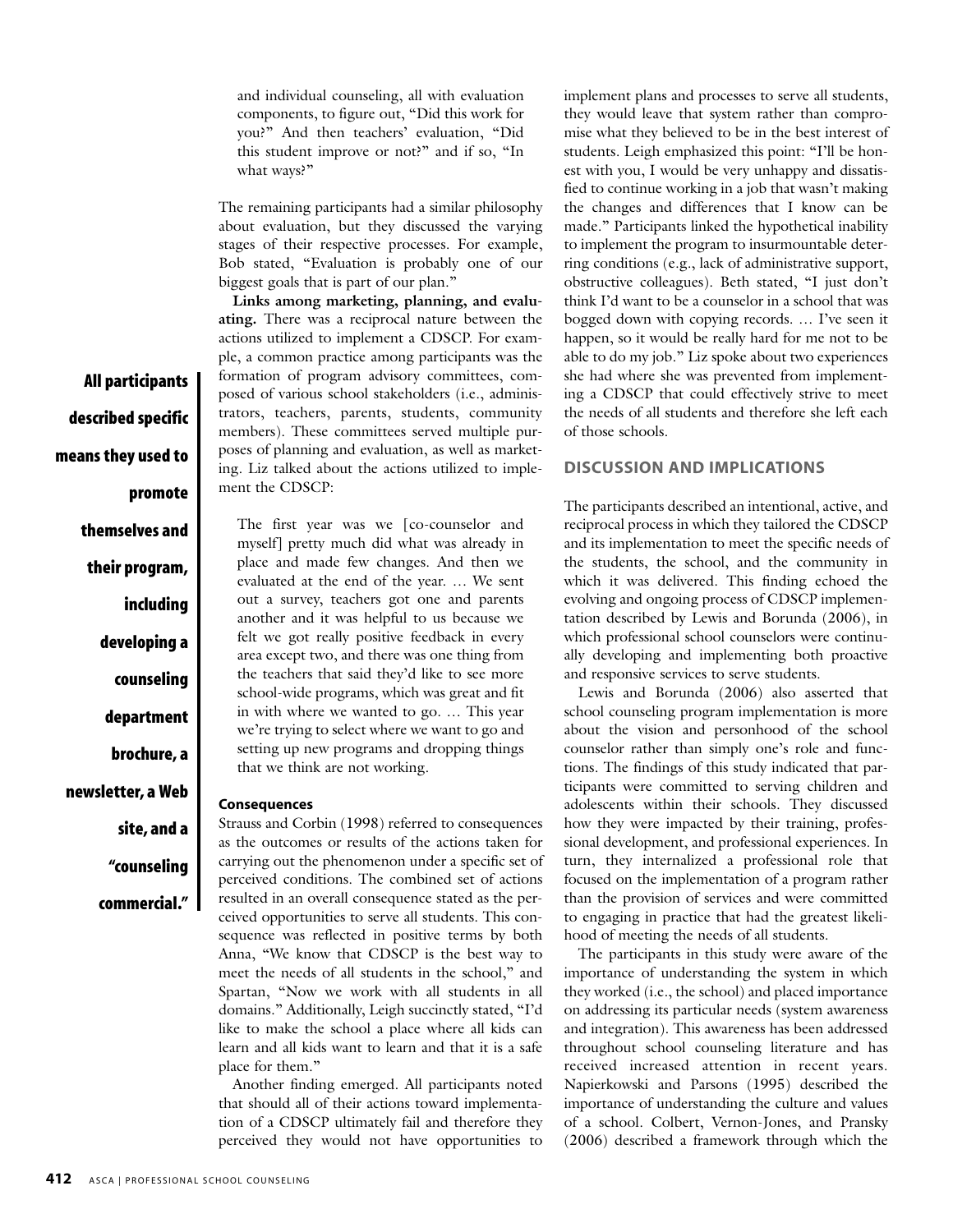school processes that enhance or hinder student development may be identified. The model of excellence described by Littrell and Peterson (2005) detailed how the school context allowed or inhibited the plans of the school counselor as well as the actions taken by the school counselor to increase her influence on the students' lives. Dollarhide (2003) outlined the importance of political leadership that involves awareness of informal and formal structures of power in a system, and skills in negotiation, persuasion, collaboration, and advocacy.

In addition to emphasizing systemic needs, the participants believed in the importance of a CDSCP and in their abilities to implement it (school counselor self-efficacy). This was consistent with Sink and Yillik-Downer's (2001) finding that there was a relationship between the ascribed importance to a CDSCP and how involved professional school counselors were in its development and implementation. The concept of self-efficacy also has been applied to the successful CDSCP implementation (Bodenhorn & Skaggs, 2005; Scarborough & Culbreth, in press; Sutton & Fall, 1995). Bandura (2000) theorized that people with high efficacy are aware of both opportunities and constraints, but they use their creativity and perseverance to locate where they have some control and make decisions about how to use their time and energy accordingly. Research has found that professional school counselors with higher levels of outcome expectance for CDSCPs (belief that CDSCP implementation will lead to positive results) are more likely to be working to implement such programs (Scarborough & Culbreth).

Participants spoke about CDSCP implementation, including the provision of services for all students, in terms of an ongoing, flexible, active, and somewhat circular process of marketing, planning, and evaluating action strategies that were responsive to the systems in which they worked. These concurrent action strategies involved understanding the political and structural components influencing a CDSCP and required entrepreneurial skills to implement. It was not that the professional school counselor participants did not experience common barriers to program implementation (e.g., time, high caseloads, lack of support/understanding of role by stakeholders); it was that they continually engaged in strategic activities to overcome these barriers and to facilitate support. Identification and intentional implementation of these activities necessitated planning and evaluation, both commonly discussed in the school counseling literature. However, the less discussed process of marketing also emerged as an action strategy in CDSCP implementation.

The integration of oneself and the school counseling program into the core mission of the school has been identified as a "key ingredient" to adoption of important roles within education (Colbert et al., 2006). These professional school counselors incorporated marketing, planning, and evaluating to develop and implement a program to serve all students. This process mirrors the five-stage cyclical and circular process (Discuss, Plan, Design, Implement, Evaluate) outlined as a means for implementation of the National Standards for School Counseling Programs and the ASCA National Model (ASCA, 2005b; Campbell & Dahir, 1997; Cobia & Henderson, 2003). Additionally, participants' experiences in implementing the program reinforced the integration of the program within the school, and also further influenced their beliefs in the benefits of the program (outcome expectancy) and their beliefs in their abilities as school counselors (self-efficacy). This finding appears consistent with Sink and Yillik-Downer's (2001) observation that as professional school counselors' experience and confidence in CDSCP implementation increased, so did their investment in and ownership of their program increase.

### Limitations

Researcher bias is a common issue cited in qualitative research. The issue of bias was addressed by using open-ended interview questions covering a variety of school counselor and school counseling program aspects, working as a team by pairing a naïve and an experienced school counselor researcher, having continual discussions and memo procedures throughout data analysis, and using peer debriefers and member checking. However, despite these attempts, it is possible that researcher bias impacted the results of the study. Another limitation of the study is reflected in sampling procedures. The expertise of known school counselor educators was used to select the participants for the study, rather than the researchers' assessment of the participants. Although guidelines were provided for choosing participants, the selection was determined by school counselor educators.

Although generalizability is not a focus of qualitative research, applicability of the results is important. Methods of triangulation, peer debriefing, member checks, and thick description were employed to enhance the credibility, transferability, dependability, and confirmability (Lincoln & Guba, 1985) of findings. Yet, the emergent theory ultimately represents the 8 participants' most salient experiences during a specific moment in time (Richie et al., 1997).

### Implications

The results from this study have several implications for school counselor practice, training, and research. Given the importance of personal guidelines in informing the work of the professional school counselor (Bandura, 2000; Brott & Myers, 1999; Littrell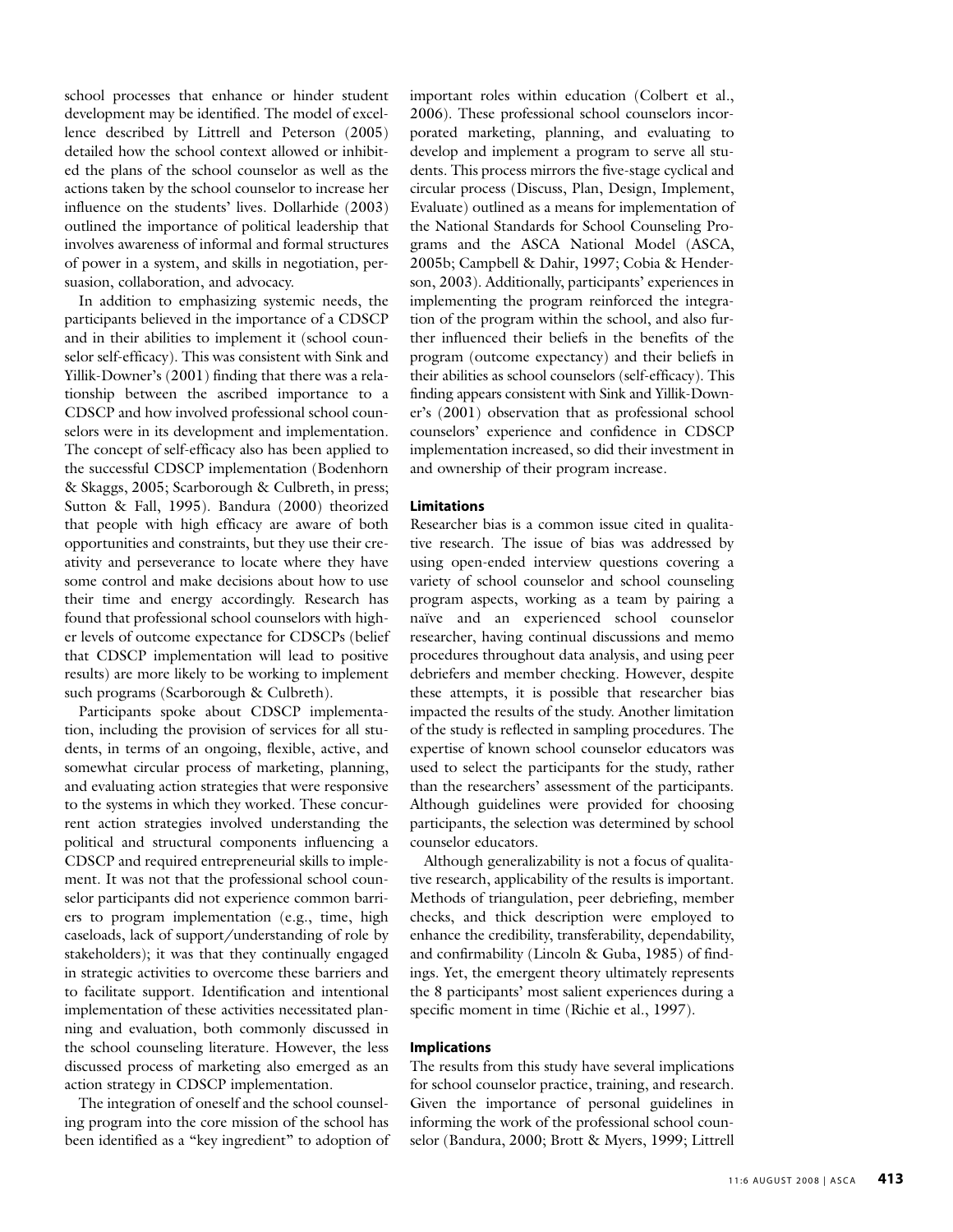& Peterson, 2005), school counselors could reflect on and discuss their own vision, beliefs, and values related to school counseling, education, child and adolescent development, and other core issues that impact students and families. *The ASCA National Model Workbook* (ASCA, 2004) provides exercises to examine and articulate beliefs and assumptions, school counseling philosophy, and a school counseling program mission statement.

In addition to personal vision and values, self-efficacy has a significant impact on performance. Bandura (2000) contended that in order to have incentive to act, people need to believe that the desired result is possible and that they have some influence to minimize undesired effects. School counselor education programs play a significant role in developing awareness, knowledge, skills, and selfefficacy of future school counselors. There has been much more attention in recent years to educate counselors-in-training to design, implement, and evaluate CDSCPs. Until very recently there has been less emphasis in developing leadership, advocacy, collaboration, and system-influencing skills. There have been calls from within the profession to transform school counselor preparation programs to specifically address these areas (Education Trust, 2007; Hayes & Paisley, 2002; House & Sears, 2002). Indeed, recent school counselor education textbooks have begun to incorporate information on systems, system change, leadership, and advocacy (see Brown & Trusty, 2005a; DeVoss & Andrews, 2006; Parsons & Kahn, 2005; Stone & Dahir, 2006; VanZandt & Hayslip, 2001). However, a thorough discussion of marketing has yet to be included in this call. Counselor educators may want to consider marketing skills when doing admissions screening and also infuse marketing knowledge and skills throughout school counseling coursework.

It is not only important to attend to what is taught, but also to how teaching occurs. Participants in this study spoke about the importance of practical assignments and opportunities for experiential and authentic learning activities. Brott (2006) outlined several pedagogical strategies used in courses such as counseling theory, appraisal, school counseling, and practicum and internship for training effective school counselors. Akos and Scarborough (2004) examined the clinical preparation of school counselors and offered suggestions for activities to be incorporated into field experiences. Specific activities that encourage reflective practice and action research also may be used to help professional school counselors bridge theory with practice (Brott; Griffith & Frieden, 2000; Hayes & Paisley, 2002; House & Sears, 2002; Koch & Arhar, 2002; Rowell, 2006). This training is not limited to counselor education programs. It is noteworthy that all participants in

this study mentioned the significance of ongoing professional development through memberships in school counseling organizations (i.e., state school counselor associations, ASCA) and attendance of conferences and workshops to expand their knowledge and skills as well as provide motivation to begin or continue the work of program implementation.

Learning through observation of and interaction with others is a primary learning method (Bandura, 2000). Professional school counselors can learn new skills through direct observation and guidance from supervisors, mentors, and peers. Several participants in this study mentioned the importance of having personal models they could observe and with whom they could talk about the implementation and management of a CDSCP. Thus, supervision that incorporates all aspects of a CDSCP seems important, particularly for new graduates. Luke and Bernard's (2006) School Counseling Supervision Model offers a framework for supervision across a CDSCP. Additionally, peer consultation groups, whether formally established or an informal group of professionals who meet on their own time, facilitate awareness, knowledge, skill development, and, perhaps most importantly, motivation to implement a CDSCP. For descriptions of peer consultation groups, see Logan (1997) and Thomas (2005).

Although the present study represents a step in understanding professional school counselors' experiences in implementing CDSCPs, more research in this area is needed. The model of CDSCP implementation that emerged from this study needs further testing. Perhaps aspects of the model may be quantified and tested empirically. Studies also are needed that examine systems that are open to CDSCP implementation and the relationship of school counselor marketing skills that may be associated with implementation. In addition, comparisons could be made between professional school counselor who are successfully implementing programs and those who are not. One element of such research is the identification of professional school counselors who are implementing CDSCPs. Recipients of the American School Counselor Association's (2006) Recognized ASCA Model Program awards and National Board for Professional Teaching Standards (2007) certified school counselors could be potential participants; however, a standard for identifying best practice or levels of practice in the implementation of CDSCPs would aid researchers.

This study focused on the perspectives and experiences of professional school counselors implementing CDSCPs, but not on the impact of these programs. The participants in this study believed that their efforts to implement and integrate a CDSCP were the best way to serve the needs of children and

examination of what school counselors are doing effectively, we can identify ways to build on and expand these successes and ultimately enable school counselors to have a greater impact on all students.

Through further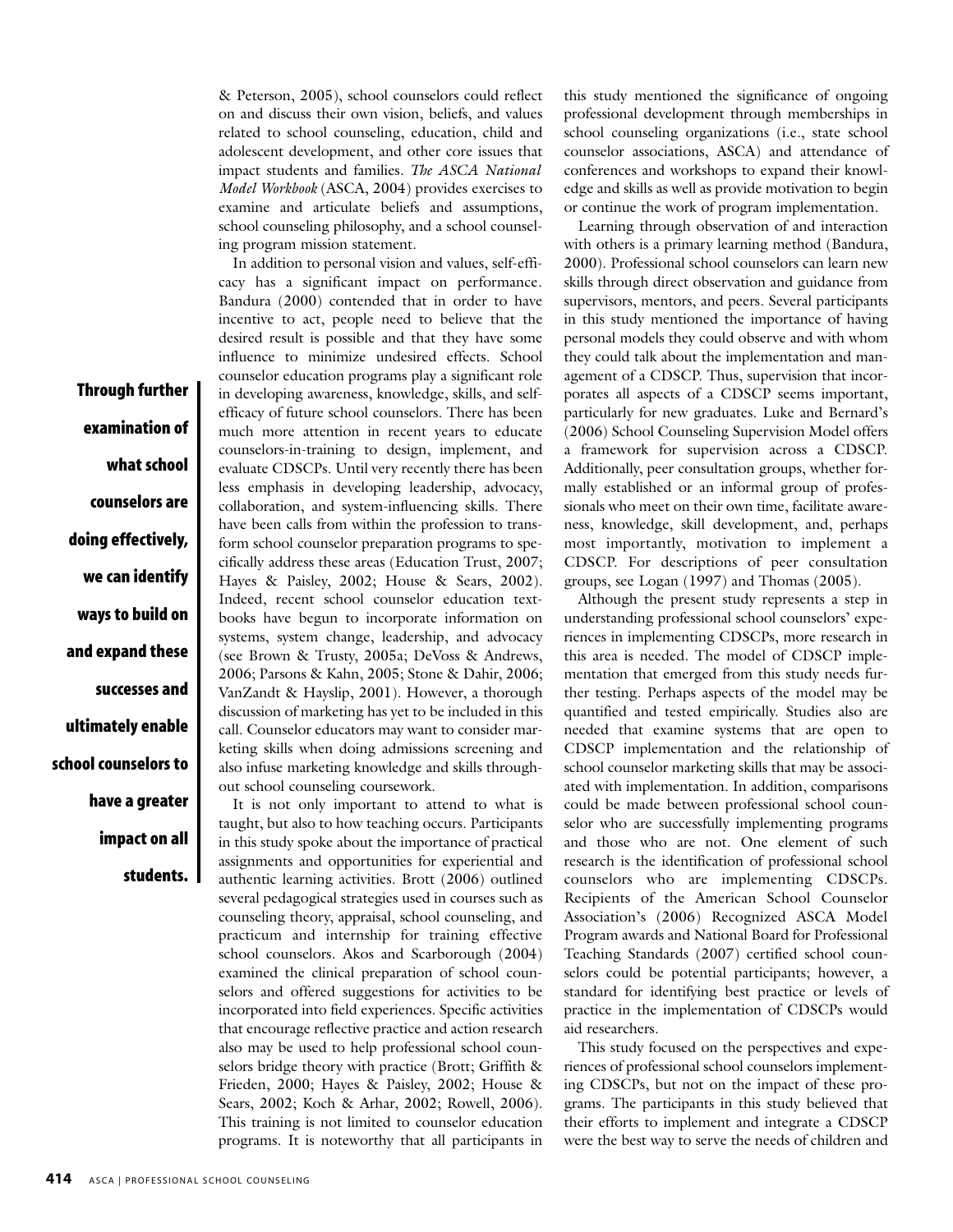adolescents. Further study linking more fully implemented CDSCPs to positive student outcomes is needed (Brown & Trusty, 2005b; Lapan et al., 1997, 2003; Sink, 2005).

### **CONCLUSION**

The implementation of a school counseling program emerged as a means to ensure that the unique training, perspective, and interventions of school counselors were an integral part of the mission to facilitate the success of all students. The overall objective is not simply to implement a comprehensive developmental program, but rather, as articulated by Liz, "You have to believe in what you're advocating for [school counseling program] … and not just in [that], but in the larger purpose that *it's for kids.*" Through the further examination of what school counselors are doing effectively, we can identify ways to build on and expand these successes and ultimately enable school counselors to have a greater impact on all students. The process of effectively serving the needs of all students begins with a single step, but this one step may lead to more and more school counselors echoing the words of Kathy, "I really think we are walking the walk and talking the talk." ❚

#### References

- Akos, P., & Scarborough, J. L. (2004). An examination of the clinical preparation of school counselors. Counselor Education & Supervision, 44, 96–107.
- American School Counselor Association. (2004). The ASCA national model workbook. Alexandria, VA: Author.
- American School Counselor Association. (2005a). Architects of the profession. ASCA School Counselor, 42(6), 22.
- American School Counselor Association. (2005b). The ASCA national model: A framework for school counseling programs (2nd ed.). Alexandria, VA: Author.
- American School Counselor Association. (2006). Recognized ASCA model program (RAMP). Retrieved March 28, 2008, from http://www.schoolcounselor.org/content. asp?pl=325&sl=134&contentid=244
- Baker, S. B. (2001). Reflections on forty years in the school counseling profession: Is the glass half full or half empty? Professional School Counseling, 5, 75–83.
- Bandura, A. (2000). Cultivate self-efficacy for personal and organizational effectiveness. In E. A. Locke (Ed.), Handbook of principles of organization behavior (pp. 120–136). Oxford, United Kingdom: Blackwell.

Bodenhorn, N., & Skaggs, G. (2005). Development of the School Counselor Self-Efficacy Scale. Measurement and Evaluation in Counseling and Development, 38, 14–28.

- Bogdan, R. C., & Biklen, S. K. (1998). Qualitative research for education: An introduction to theory and methods (3rd ed.). Boston: Allyn and Bacon.
- Bowers, B. (1990). Grounded theory. In B. Sarter (Ed.), Paths to knowledge (pp. 32–39). New York: National League for Nursing Press.
- Brott, P. E. (2006). Counselor education accountability: Training the effective professional school counselor. Professional School Counseling, 10, 179–187.
- Brott, P. E., & Myers, J. E. (1999). Development of a professional school counselor identity: A grounded theory. Professional School Counseling, 2, 339–348.
- Brown, D., & Trusty, J. (2005a). Designing and leading comprehensive school counseling programs: Promoting student competencies and meeting student needs. Belmont, CA: Thomson Brooks/Cole.
- Brown, D., & Trusty, J. (2005b). School counselors, comprehensive school counseling programs, and academic achievement: Are school counselors promising more than they can deliver? Professional School Counseling, 9, 1–8.
- Burnham, J. J., & Jackson, C. M. (2000). School counselor roles: Discrepancies between actual practice and existing models. Professional School Counseling, 4, 41–49.
- Campbell, C. A., & Dahir, C. A. (1997). Sharing the vision: The national standards for school counseling programs. Alexandria, VA: American School Counselor Association.
- Charmaz, K. (2000). Grounded theory: Objectivist and constructivist methods. In N. K. Denzin & Y. S. Lincoln (Eds.), Handbook of qualitative research (pp. 509–534). Thousand Oaks, CA: Sage.
- Cobia, D. C., & Henderson, D. A. (2003). Handbook of school counseling. Upper Saddle River, NJ: Pearson Education.
- Colbert, R. D., Vernon-Jones, R., & Pransky, K. (2006). The school change process: Creating a new role for counselors in education reform.Journal of Counseling & Development, 84, 72–82.
- Council for the Accreditation of Counseling and Related Educational Programs. (2001). The 2001 standards. Retrieved November 2, 2006, from http://www.cacrep. org/2001Standards.html
- DeVoss, J. A., & Andrews, M. F. (2006). School counselors as educational leaders. Boston: Houghton Mifflin.
- Dollarhide, C. T. (2003). School counselors as program leaders: Applying leadership contexts to school counseling. Professional School Counseling, 6, 304–309.
- Education Trust. (2007). Transforming school counseling. Retrieved January 25, 2007, from http://www2.edtrust. org/EdTrust/Transforming+School+Counseling/main
- Eriksen, K. P., & McAuliffe, G. J. (2003). A measure of counselor competency. Counselor Education and Supervision, 43, 120–133.
- Eriksen, K. P., & McAuliffe, G. J. (2006). Constructive development and counselor competence. Counselor Education and Supervision, 45, 180–192.
- Fassinger, R. (2005). Paradigms, praxis, problems, and promise: Grounded theory in counseling psychology research. Counseling Psychology, 52, 156–166.
- Fitch, T. J., & Marshall, J. L. (2004). What counselors do in highachieving schools: A study on the role of the school counselor. Professional School Counseling, 7, 172–177.
- Foster, L. H., Young, J. S., & Hermann, M. (2005). The work activities of professional school counselors: Are the National Standards being addressed? Professional School Counseling, 8, 313–321.
- Glaser, B. G., & Strauss, A. L. (1967). The discovery of grounded theory. Chicago: Aldine.
- Glaser, B. G., & Strauss, A. L. (1992). Basics of grounded theory analysis: Emergence vs. forcing. Mills Valley, CA: Sociology Press.
- Green, A., & Keys, S. (2001). Expanding the developmental school counseling paradigm: Meeting the needs of the 21st century student. Professional School Counseling, 5, 84–95.
- Griffith, B. A., & Frieden, G. (2000). Facilitating reflective thinking in counselor education. Counselor Education & Supervision, 40, 82–93.